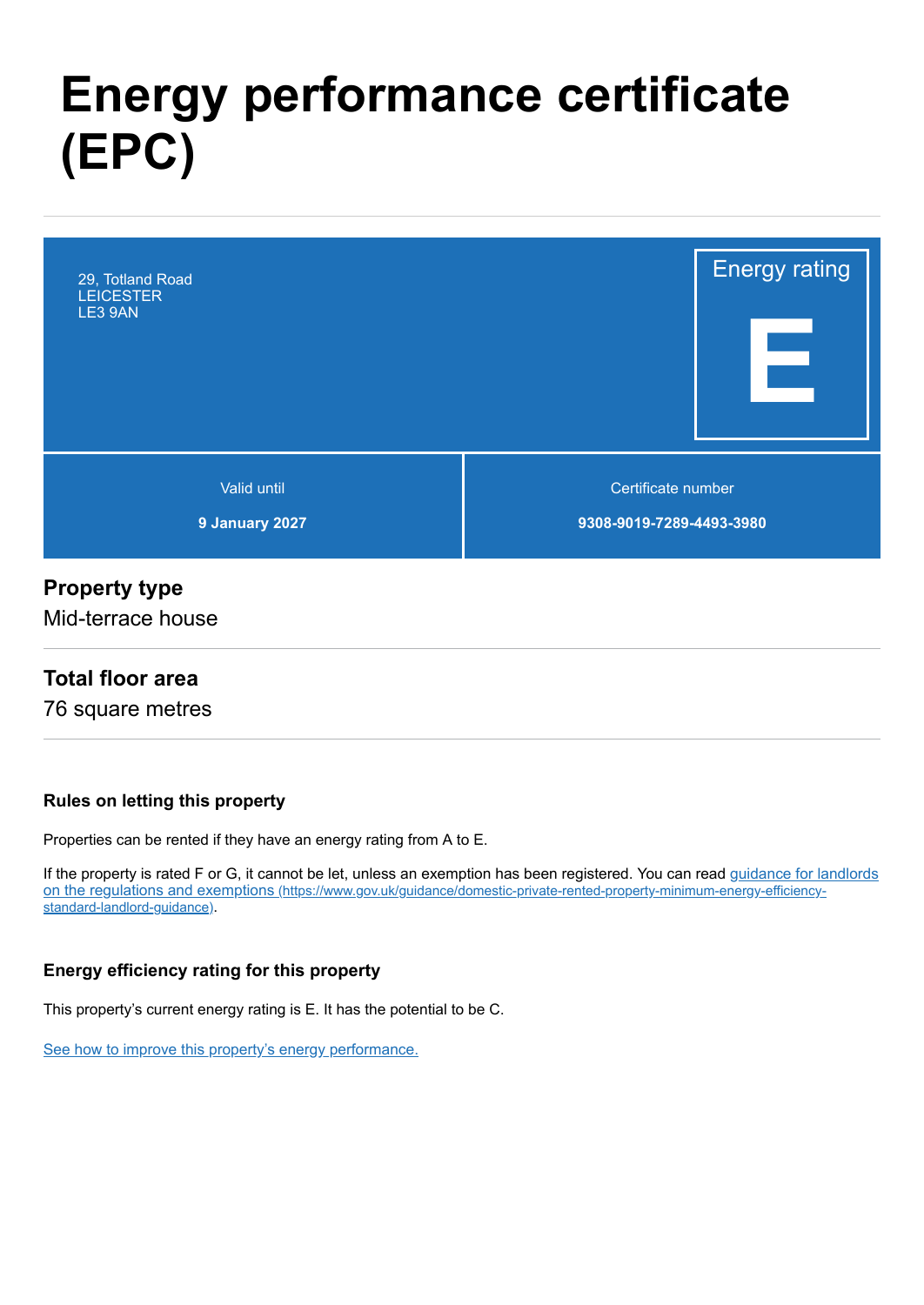| <b>Score</b> | <b>Energy rating</b> | <b>Current</b> | <b>Potential</b>   |
|--------------|----------------------|----------------|--------------------|
| $92 +$       |                      |                |                    |
| 81-91        | Β                    |                |                    |
| 69-80        | $\mathbf C$          |                | 80 <br>$\mathbf C$ |
| 55-68        |                      |                |                    |
| 39-54        | Е                    | $43$   E       |                    |
| $21 - 38$    | F                    |                |                    |
| $1 - 20$     |                      | Q              |                    |

The graph shows this property's current and potential energy efficiency.

Properties are given a rating from A (most efficient) to G (least efficient).

Properties are also given a score. The higher the number the lower your fuel bills are likely to be.

For properties in England and Wales:

- the average energy rating is D
- the average energy score is 60

#### **Breakdown of property's energy performance**

This section shows the energy performance for features of this property. The assessment does not consider the condition of a feature and how well it is working.

Each feature is assessed as one of the following:

- very good (most efficient)
- good
- average
- poor
- very poor (least efficient)

When the description says "assumed", it means that the feature could not be inspected and an assumption has been made based on the property's age and type.

| Feature | <b>Description</b>                             | Rating    |
|---------|------------------------------------------------|-----------|
| Wall    | Solid brick, as built, no insulation (assumed) | Very poor |
| Roof    | Pitched, 200 mm loft insulation                | Good      |
| Window  | Mostly double glazing                          | Average   |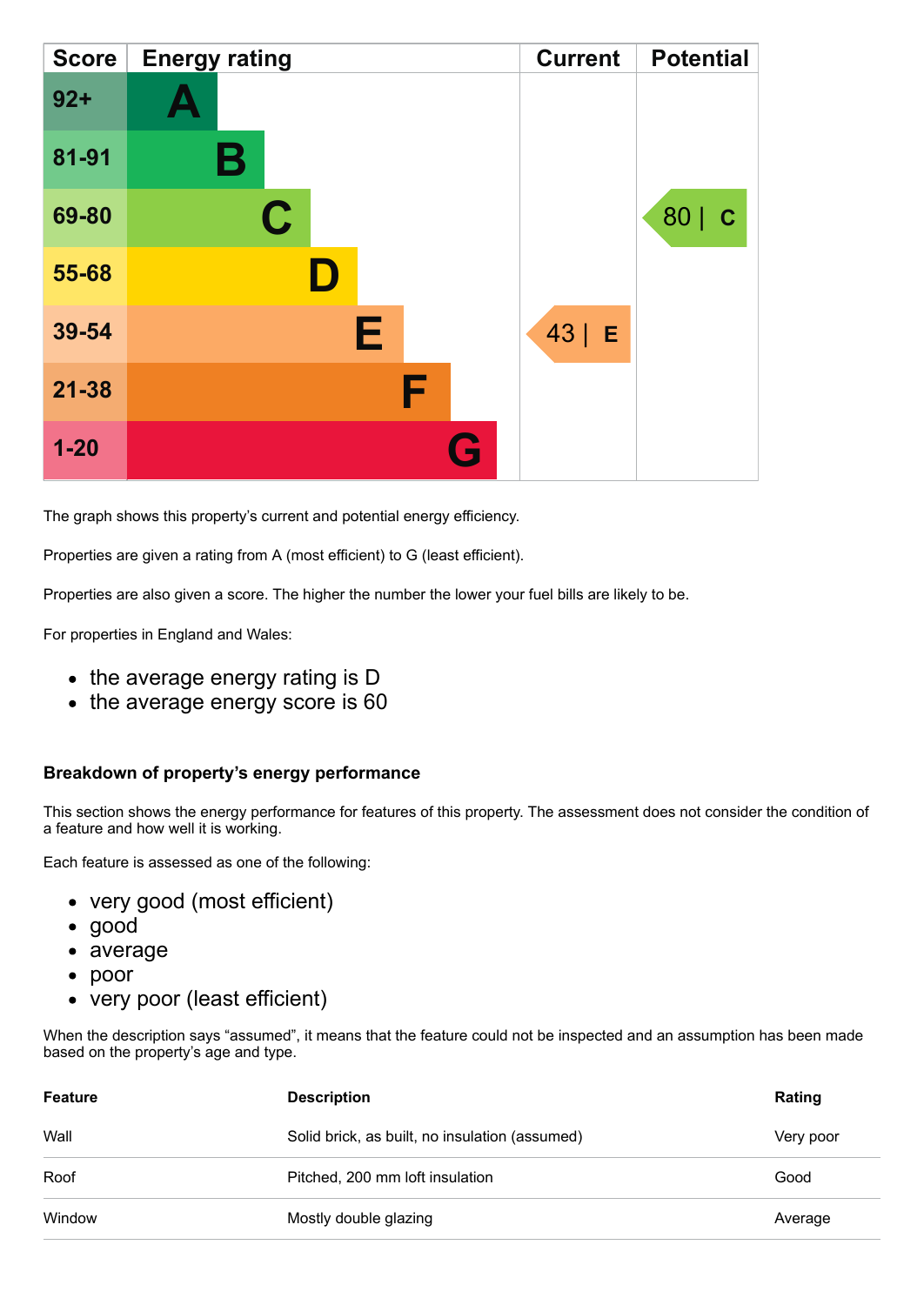| <b>Feature</b>       | <b>Description</b>                          | Rating    |
|----------------------|---------------------------------------------|-----------|
| Main heating         | Room heaters, mains gas                     | Average   |
| Main heating         | Room heaters, electric                      | Very poor |
| Main heating control | Appliance thermostats                       | Good      |
| Main heating control | Programmer and appliance thermostats        | Good      |
| Hot water            | Electric immersion, off-peak                | Poor      |
| Lighting             | Low energy lighting in 88% of fixed outlets | Very good |
| Floor                | Suspended, no insulation (assumed)          | N/A       |
| Secondary heating    | None                                        | N/A       |

### **Primary energy use**

The primary energy use for this property per year is 416 kilowatt hours per square metre (kWh/m2).

#### What is primary energy use?  $\blacktriangleright$

#### **Environmental impact of this property**

One of the biggest contributors to climate change is carbon dioxide (CO2). The energy used for heating, lighting and power in our homes produces over a quarter of the UK's CO2 emissions.

### **An average household produces**

6 tonnes of CO2

### **This property produces**

### **This property's potential production**

1.6 tonnes of CO2

5.4 tonnes of CO2

By making the [recommended changes,](#page-3-0) you could reduce this property's CO2 emissions by 3.8 tonnes per year. This will help to protect the environment.

Environmental impact ratings are based on assumptions about average occupancy and energy use. They may not reflect how energy is consumed by the people living at the property.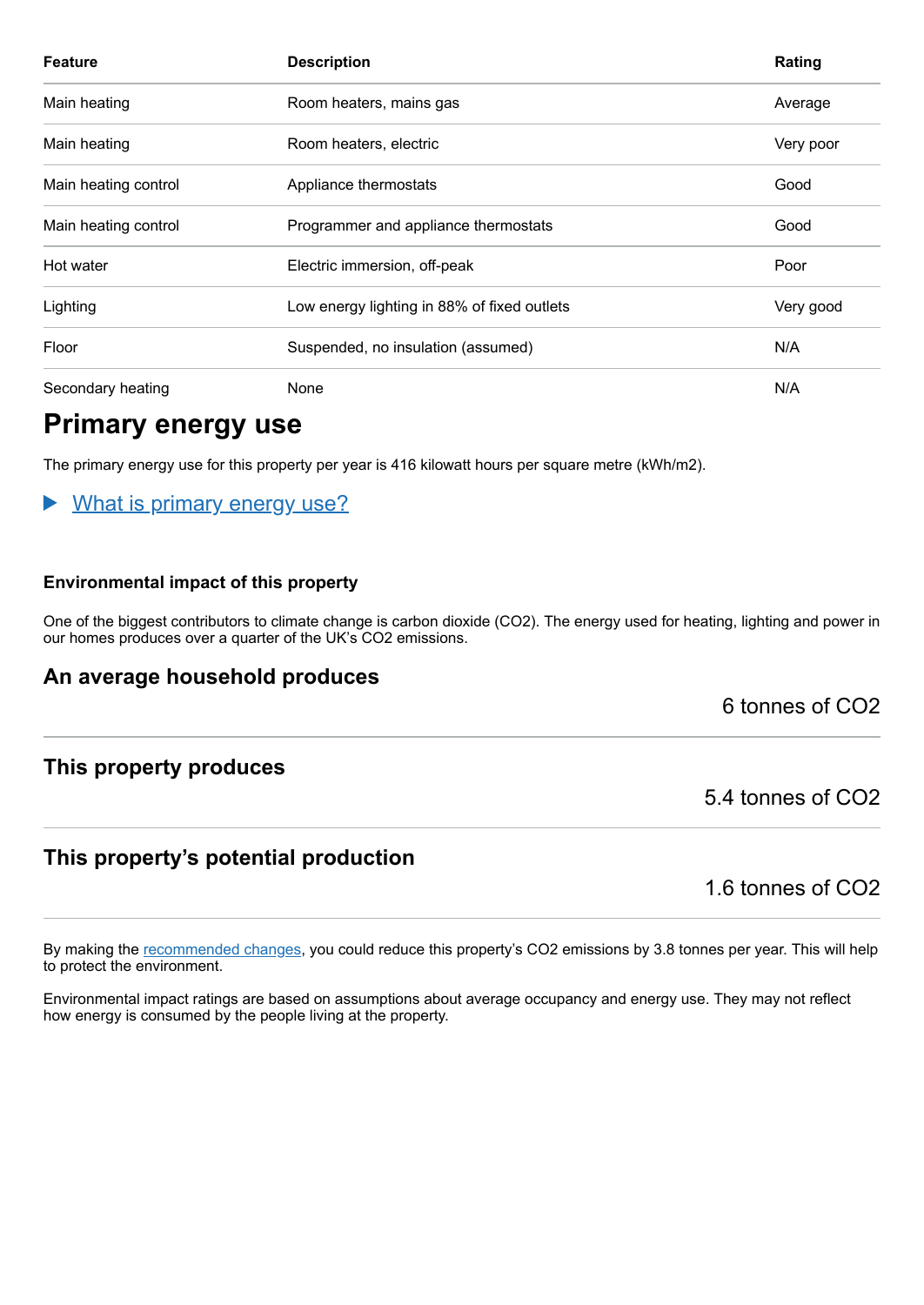#### <span id="page-3-0"></span>**How to improve this property's energy performance**

Making any of the recommended changes will improve this property's energy efficiency.

If you make all of the recommended changes, this will improve the property's energy rating and score from  $E(43)$  to C  $(80)$ .

What is an energy rating?

## **Recommendation 1: Internal or external wall insulation**

Internal or external wall insulation

### **Typical installation cost**

### **Typical yearly saving**

**Potential rating after carrying out recommendation 1**

### **Recommendation 2: Floor insulation (suspended floor)**

Floor insulation (suspended floor)

| <b>Typical installation cost</b> |
|----------------------------------|
|----------------------------------|

### **Typical yearly saving**

**Potential rating after carrying out recommendations 1 and 2**

### **Recommendation 3: Change room heaters to condensing boiler**

Condensing boiler

### **Typical installation cost**

£3,000 - £7,000

£72

60 | D



Potential energy

rating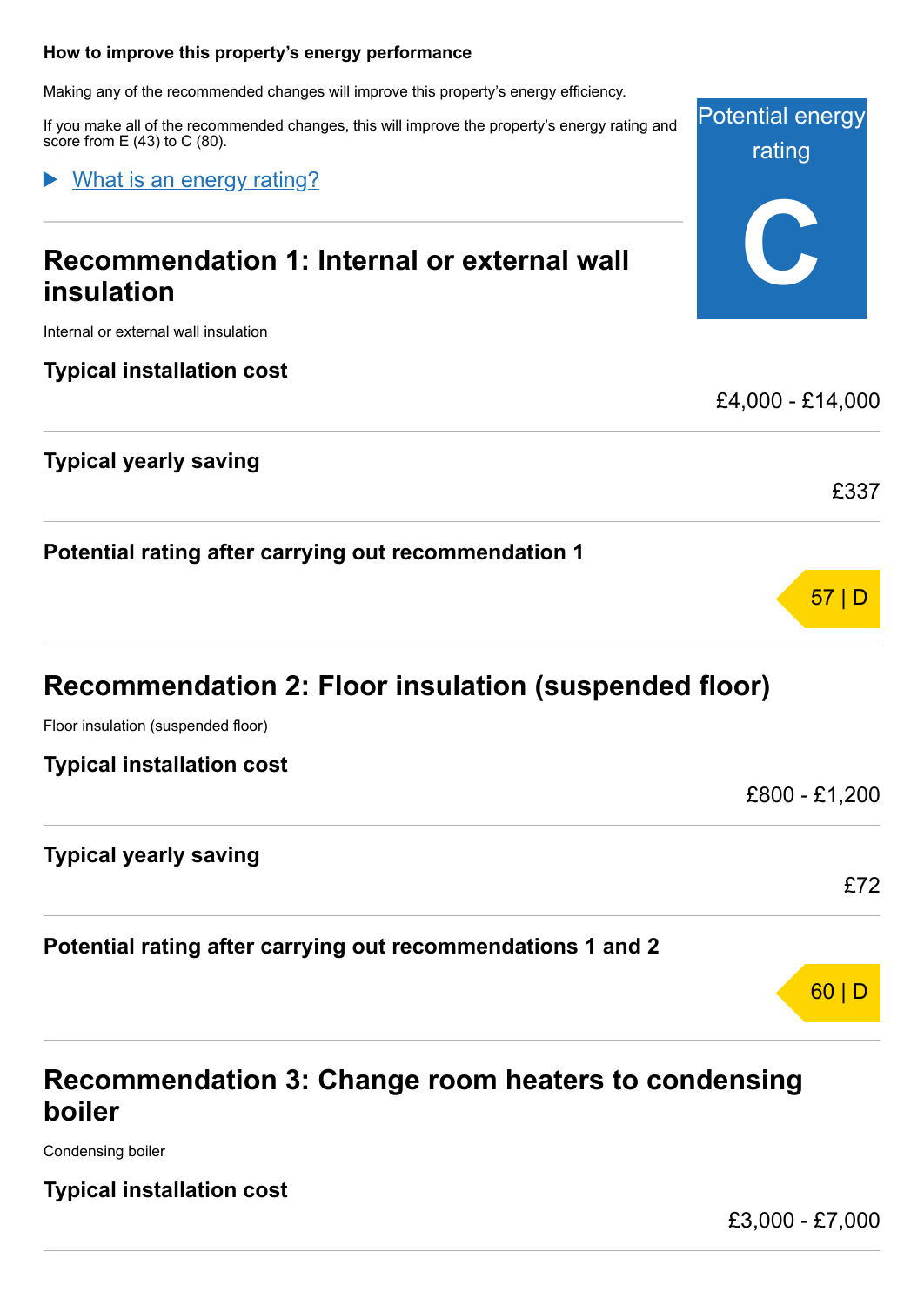| Potential rating after carrying out recommendations 1 to 3                        |                 |
|-----------------------------------------------------------------------------------|-----------------|
|                                                                                   | 67 D            |
| <b>Recommendation 4: Solar water heating</b>                                      |                 |
| Solar water heating                                                               |                 |
| <b>Typical installation cost</b>                                                  |                 |
|                                                                                   | £4,000 - £6,000 |
| <b>Typical yearly saving</b>                                                      |                 |
|                                                                                   | £42             |
| Potential rating after carrying out recommendations 1 to 4                        |                 |
|                                                                                   | $69 \mid C$     |
| Recommendation 5: Solar photovoltaic panels, 2.5 kWp<br>Solar photovoltaic panels |                 |
|                                                                                   |                 |
| <b>Typical installation cost</b>                                                  | £5,000 - £8,000 |
| <b>Typical yearly saving</b>                                                      |                 |
|                                                                                   | £273            |
| Potential rating after carrying out recommendations 1 to 5                        |                 |
|                                                                                   | $80 $ (         |
|                                                                                   |                 |

### **Paying for energy improvements**

[Find energy grants and ways to save energy in your home.](https://www.gov.uk/improve-energy-efficiency) (https://www.gov.uk/improve-energy-efficiency)

**Estimated energy use and potential savings**

**Estimated yearly energy cost for this property**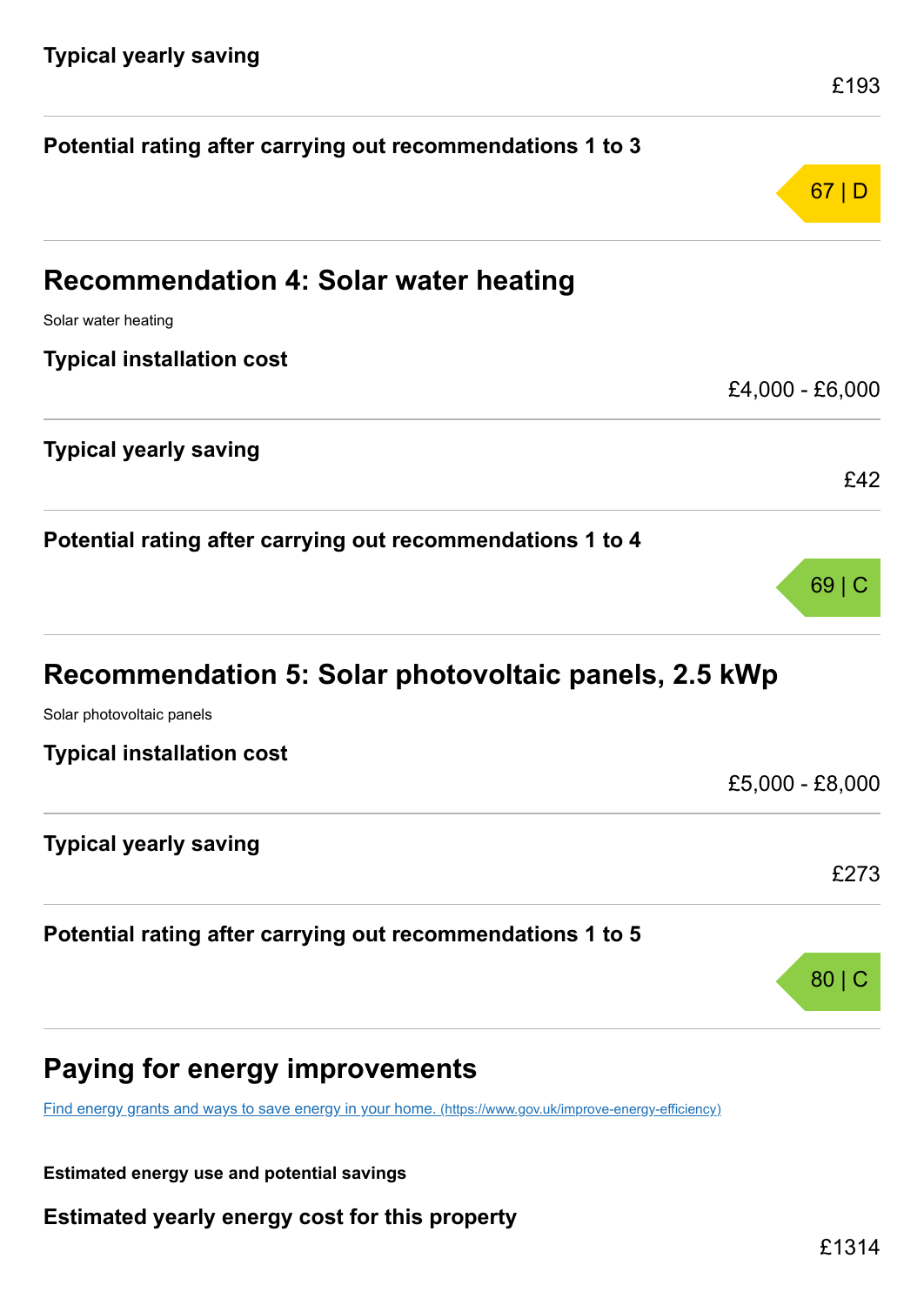### **Potential saving**

The estimated cost shows how much the average household would spend in this property for heating, lighting and hot water. It is not based on how energy is used by the people living at the property.

The estimated saving is based on making all of the recommendations in [how to improve this property's energy performance.](#page-3-0)

For advice on how to reduce your energy bills visit Simple Energy Advice [\(https://www.simpleenergyadvice.org.uk/\)](https://www.simpleenergyadvice.org.uk/).

### **Heating use in this property**

Heating a property usually makes up the majority of energy costs.

### **Estimated energy used to heat this property**

### **Space heating**

10529 kWh per year

### **Water heating**

2097 kWh per year

### **Potential energy savings by installing insulation**

| <b>Type of insulation</b> | Amount of energy saved |
|---------------------------|------------------------|
| Loft insulation           | 96 kWh per year        |
| Solid wall insulation     | 3877 kWh per year      |

You might be able to receive Renewable Heat Incentive payments [\(https://www.gov.uk/domestic-renewable-heat-incentive\)](https://www.gov.uk/domestic-renewable-heat-incentive). This will help to reduce carbon emissions by replacing your existing heating system with one that generates renewable heat. The estimated energy required for space and water heating will form the basis of the payments.

#### **Contacting the assessor and accreditation scheme**

This EPC was created by a qualified energy assessor.

If you are unhappy about your property's energy assessment or certificate, you can complain to the assessor directly.

If you are still unhappy after contacting the assessor, you should contact the assessor's accreditation scheme.

Accreditation schemes are appointed by the government to ensure that assessors are qualified to carry out EPC assessments.

### **Assessor contact details**

#### **Assessor's name**

Neil Walters

### **Telephone** 08450945192